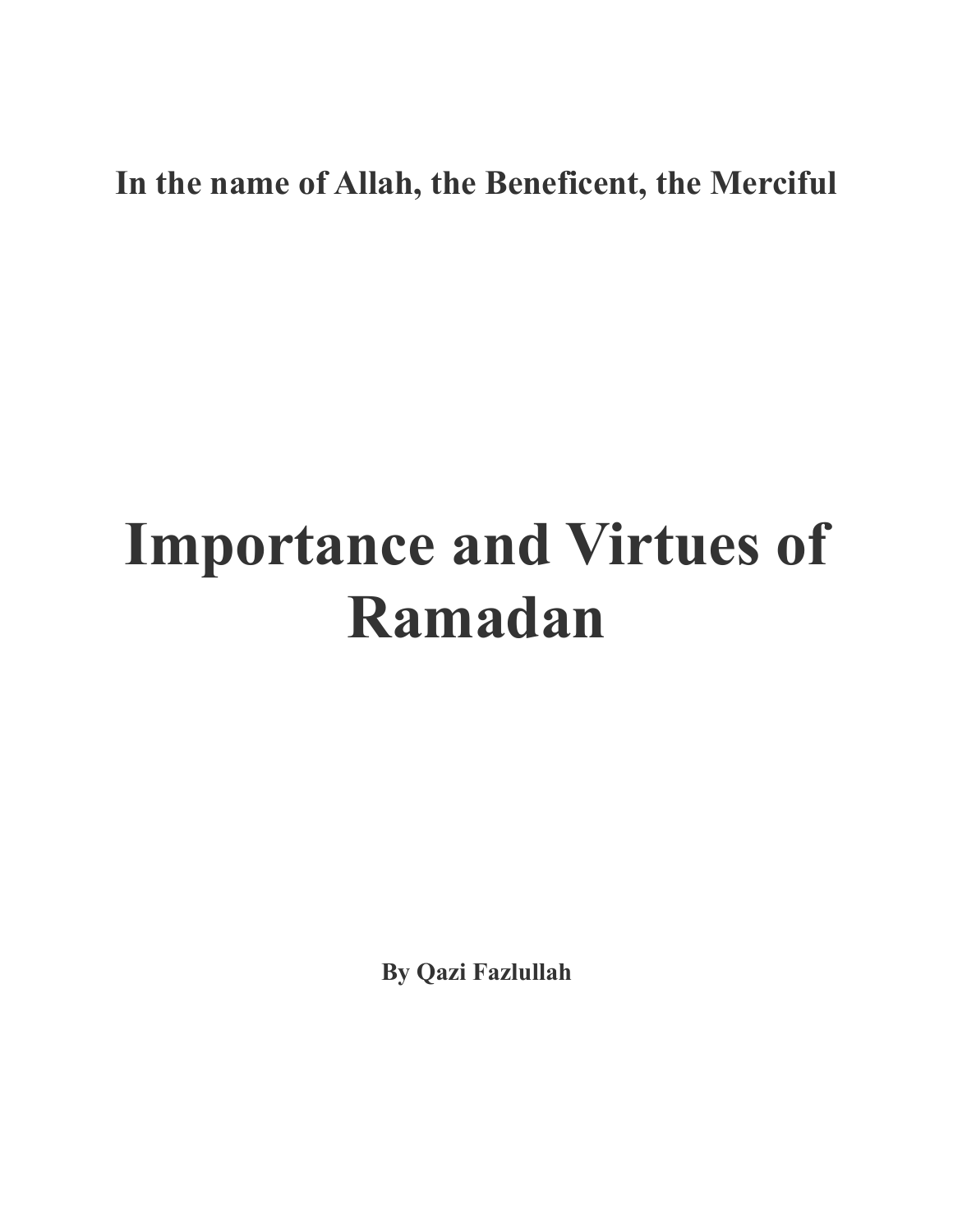The Prophet of Allah (SAS) said, "Rajab (the month before Shaban) is the month of Allah, Shaban (the month before Ramadan) is my month, and Ramadan is the month of my Ummah (followers)." When the Prophet (SAS) sighted the crescent of Rajab, he made Dua (supplication) that "Oh Allah bless us in the month of Rajab and Shaban and take us (alive) to the month of Ramadan."

Ramadan is the month of Qur'an as the Holy Qur'an came from 'Lau-I-Mahfuz' (the preserved tablet in a sacred place upon the seven heavens) to the nearest heaven in the month of Ramadan.

Fasting has been an obligation in every revealed religion, but in different ways and different months. Fasting in the month of Ramadan has been made mandatory for Muslims. The Prophet (SAS) used to give due importance to this month and would fast therein.

Salman (RA) reports: "On the last day of Shaban, the Prophet (SAS) addressed us and said, 'Oh people, there has come to you now a great month, a most blessed month, in which there is a night which is greater than one thousand months (indicating that worship for one night is more rewarding than the worship of 1000 nights)."

Ramadan is a month in which Allah has made fasting mandatory and He has made the 'qiyam' at night (taraweeh prayers) as a Sunnah. Whosoever attempts to draw nearer to Allah by performing any virtuous deed in this month, for him shall be a great reward as if he had performed a 'fardh' (mandatory practice) in any other month, and whosoever performs a fardh, for him will be a reward equivalent to seventy fardh in any other month. This is indeed the month of patience and stability, and the reward for true patience and stability is Jannah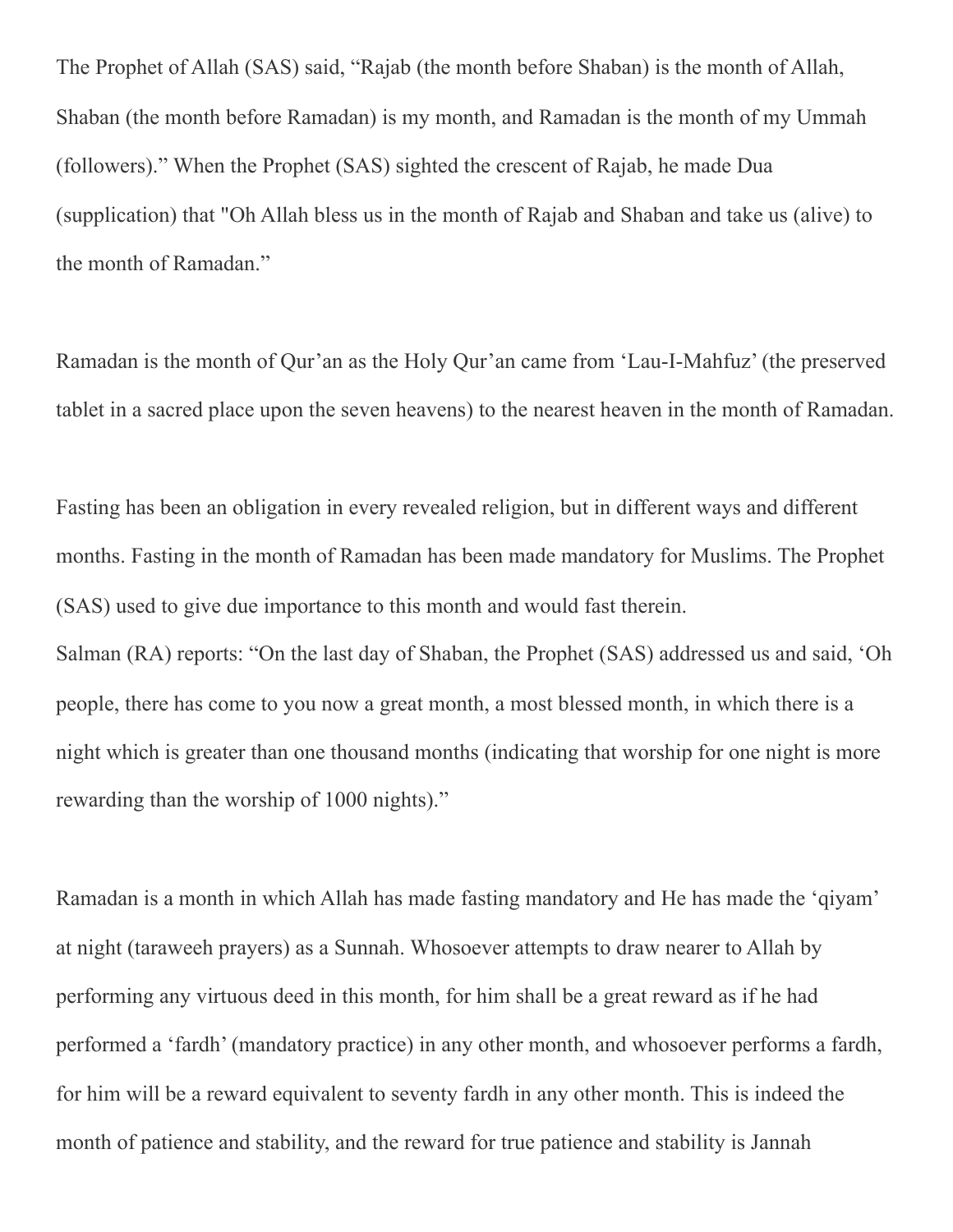(paradise). It is the month of sympathy with one's fellow men; it is a month wherein a true believer's provision is increased.

In order to please your Lord, one should endeavor towards two things: 1) Recite the "Kalima Tayyib" (La Ilaha Illallah) in great quantity and, 2) Make as much "Istighfar" as you can (requesting Allah to forgive you and your sins). Also, one must always request Allah for entry into paradise, and seek refuge with Him from the Hellfire.

In another Hadith, it is said that fasting is a shield (to protect one from torment). Also Allah (SWT) said, "Fasting is for Me alone (to please Me) and I give its reward", or, "Fasting is for Me alone, and I am its reward (meaning His pleasure)."

The wisdom in fasting is to sanctify one's inner self, to strengthen his will power to break the fast (at sunset), for him there shall be forgiveness and emancipation from the fire of Hell, and the same reward applies to the one who was fed without his reward diminishing in the least.

Thereupon, the companions of the Prophet (SAS) said, "O Messenger of Allah, not all of us possesses the means to provide enough for a fasting person to break his fast." The Messenger of Allah (SAS) replied, "Allah grants this same reward to one who gives a fasting person a single date, or a drink of water, or a sip of milk to break the fast."

The first part of this month is mercy (of Allah), the middle part is forgiveness, and the last part is emancipation from the hellfire. Whosoever lessens the burden of his servants (bondsmen) in this month; Allah will forgive him and free him from the fire. And whosoever gave a person